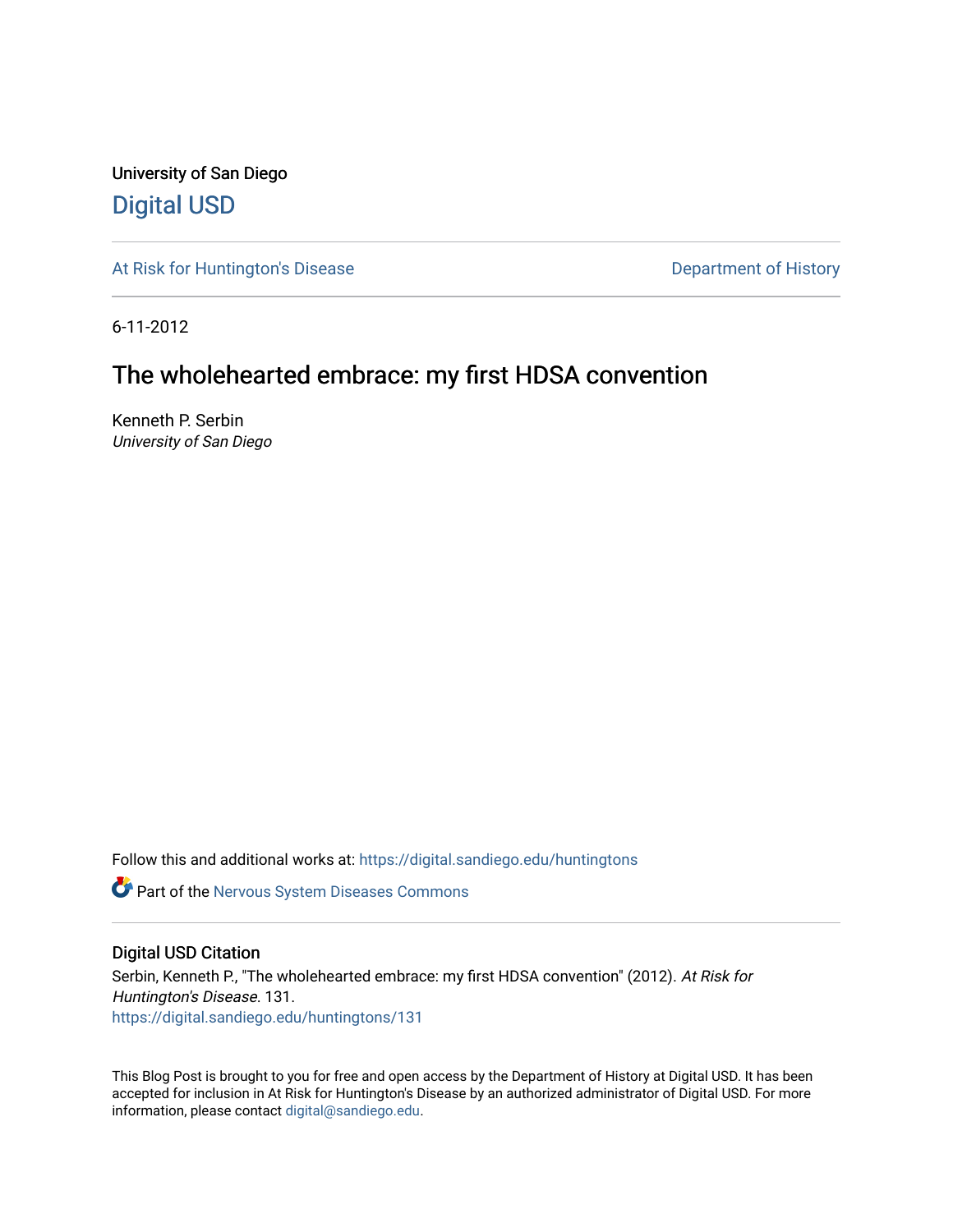# [At Risk for Huntington's Disease](http://curehd.blogspot.com/)

*HD is a genetically caused brain disorder that causes uncontrollable bodily movements and robs people's ability to walk, talk, eat, and think. The final result is a slow, ugly death. Children of parents with HD have a 50-50 chance of inheriting the disease. There is no cure or treatment.*

# Blog Archive

- $\blacktriangleright$  [2021](http://curehd.blogspot.com/2021/) (12)
- $\blacktriangleright$  [2020](http://curehd.blogspot.com/2020/) (16)
- $\blacktriangleright$  [2019](http://curehd.blogspot.com/2019/) (19)
- $\blacktriangleright$  [2018](http://curehd.blogspot.com/2018/) (16)
- $\cdot$  [2017](http://curehd.blogspot.com/2017/) (14)
- $2016(13)$  $2016(13)$
- $\blacktriangleright$  [2015](http://curehd.blogspot.com/2015/) (24)
- $\blacktriangleright$  [2014](http://curehd.blogspot.com/2014/) (24)
- $\blacktriangleright$  [2013](http://curehd.blogspot.com/2013/) (30)
- $'$  [2012](http://curehd.blogspot.com/2012/) (26)
	- [►](javascript:void(0)) [December](http://curehd.blogspot.com/2012/12/) (2)
	- $\blacktriangleright$  [November](http://curehd.blogspot.com/2012/11/) (3)
	- [►](javascript:void(0)) [October](http://curehd.blogspot.com/2012/10/) (1)
	- [►](javascript:void(0)) [September](http://curehd.blogspot.com/2012/09/) (2)
	- $\blacktriangleright$  [August](http://curehd.blogspot.com/2012/08/) (2)  $\blacktriangledown$  [June](http://curehd.blogspot.com/2012/06/) (2)

The [wholehearted](http://curehd.blogspot.com/2012/06/wholehearted-embrace-my-first-hdsa.html) embrace: my first HDSA convention

Yale's partnership against [Huntington's](http://curehd.blogspot.com/2012/06/yales-partnership-against-huntingtons.html) disease: a...

- $\blacktriangleright$  [May](http://curehd.blogspot.com/2012/05/) (1)
- $\blacktriangleright$  [April](http://curehd.blogspot.com/2012/04/) (2)
- $\blacktriangleright$  [March](http://curehd.blogspot.com/2012/03/) (3)
- $\blacktriangleright$  [February](http://curehd.blogspot.com/2012/02/) (3)
- $\blacktriangleright$  [January](http://curehd.blogspot.com/2012/01/)  $(5)$
- [►](javascript:void(0)) [2011](http://curehd.blogspot.com/2011/) (33)
- $2010(26)$  $2010(26)$
- $\blacktriangleright$  [2009](http://curehd.blogspot.com/2009/) (21)
- $2008(7)$  $2008(7)$
- $2007(7)$  $2007(7)$
- $\blacktriangleright$  [2006](http://curehd.blogspot.com/2006/) (4)
- $\blacktriangleright$  [2005](http://curehd.blogspot.com/2005/) (17)

About Me **GENE [VERITAS](https://www.blogger.com/profile/10911736205741688185)** 

View my [complete](https://www.blogger.com/profile/10911736205741688185) profile

HD Links

[Huntington's](http://www.hdsa.org/) Disease Society of America

#### MONDAY, JUNE 11, 2012

The wholehearted embrace: my first HDSA convention

For the first time since learning in 1995 that I was at risk for Huntington's disease, I participated in the annual convention of the [Huntington's Disease Society of America](http://www.hdsa.org/) (HDSA).

Despite my heavy involvement in [HDSA-SanDiego](http://www.hdsasandiego.org/), I hadn't previously attended a national convention, even when the event took place in my home city, because of annual research trips to Brazil, my focus as a historian.

Last year I strongly wished to attend the June convention in [Minneapolis, where I was named the 2011 HDSA Person of](http://curehd.blogspot.com/2011/07/some-reflections-on-being-named-hdsa_08.html) the Year, only to cancel the trip at the last minute after falling ill. I was crestfallen.

This year I finally made it (!), driving with others from San Diego to Las Vegas for the 27<sup>th</sup> Annual Convention at the Red Rock Resort (June 8-10).

Though I flew back to San Diego the evening of the first day in order to watch my 11-year-old daughter sing in public for the first time and therefore missed the rest of the event, the trip meant a lot. I took my biggest step yet out of the "HD closet," took stock of my long years of struggle, and made important new connections for the future.

#### **Reflecting on HD's tough reality**

The convention atmosphere put me in a deeply reflective mood. After meeting Jenny Rogers of the host Las Vegas affiliate of HDSA, which operated an information table in the registration area during the day before the official opening, I returned in the evening, when nobody was around, to learn about her family's struggles with HD, as told in pictures, letters, and a newspaper article attached to a poster.

I was profoundly shocked to read that Jenny's mother had committed suicide in 2000 after Huntington's had begun to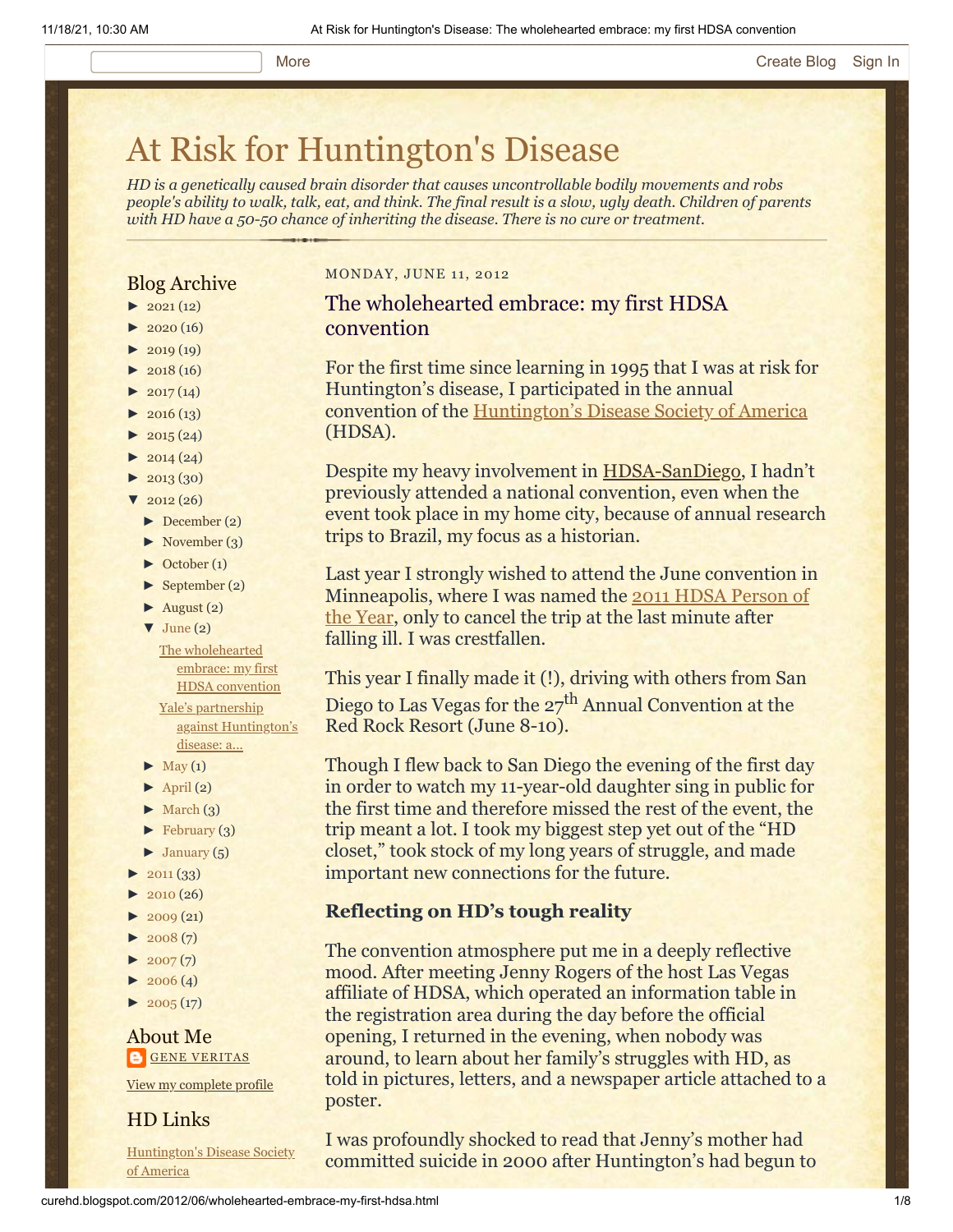[International](http://www.huntington-assoc.com/) Huntington **Association** [Huntington's](http://hddrugworks.org/) Disease Drug **Works** [Huntington's](http://www.hdlighthouse.org/) Disease **Lighthouse [Hereditary](http://www.hdfoundation.org/) Disease Foundation** [Huntington's](http://www.hdac.org/) Disease Advocacy Center Thomas [Cellini Huntington's](http://www.ourtchfoundation.org/) **Foundation** HDSA Orange County (CA) **[Affiliate](http://www.hdsaoc.org/)** HD Free with [PGD!](http://www.hdfreewithpgd.com/) [Stanford](http://www.stanford.edu/group/hopes/) HOPES Earth Source [CoQ10,](http://www.escoq10.com/) Inc.

# HD Blogs and Individuals

Chris Furbee: [Huntingtons](http://www.huntingtonsdance.org/) Dance Angela F.: Surviving [Huntington's?](http://survivinghuntingtons.blogspot.com/) Heather's [Huntington's](http://heatherdugdale.angelfire.com/) Disease Page

#### 11/18/21, 10:30 AM At Risk for Huntington's Disease: The wholehearted embrace: my first HDSA convention

rob her of her physical and cognitive capabilities. A teenager at the time, Jenny discovered her mother's body lying on the floor in the bedroom of her home.

"I'll be an angel watching over you," wrote Jenny's mother in her suicide note. "I did the best I could, but I just didn't have any strength to cope with life anymore."

Once again, a Huntington's story cast a pall of sadness over me. I pondered how this disease relentlessly assaults families and destroys dreams.

Like me, Jenny is gene-positive for HD. She faces the onset of symptoms in the next couple decades, the prime of life. (Learn more about Jenny's story by [clicking here.](http://www.youtube.com/watch?v=rleVDQ-4MsY))

I returned to my room, turned off the lights, and gazed at the night skyline of the Las Vegas Strip. As I admired its magnificence, I recalled the shortness and fragility of life  $-$  a reality intensified a thousand times in the HD community.

# **An upbeat opening**

For me, the morning was more upbeat.

During the opening ceremony, Jenny welcomed the convention-goers assembled in the main hall. HDSA Chairman of the Board Don Barr addressed the audience. Nora Guthrie, the daughter of HD-stricken folk singer Woody Guthrie and HDSA founder Marjorie Guthrie, greeted the convention via a recorded video, in which she reminded us that this year marks the 100<sup>th</sup> anniversary of Woody's birth.

Also via a recording, Social Security Administration (SSA) Commissioner Michael Astrue addressed the audience about the HD community's important victory, in the form of the SSA's announcement in April that juvenile HD benefits [applications would be fast-tracked starting in](http://curehd.blogspot.com/2012/05/compassionate-allowance-and-faster.html) August (click here to read more).

HDSA CEO Louise Vetter presented a measuredly optimistic "State of the Society" address, in which she outlined the organization's recently unveiled [five-year strategic plan](http://www.hdsa.org/about/hdsa-strategic-plan-introduction.html).

# **The meaning of HDSA**

At the end of the ceremony, I joined HD advocates Ted Krull and [Shana Martin](http://www.modelmayhem.com/1218918) on a panel titled "We Are HDSA."

Ted recalled the life of his deceased daughter Emily, whose battle against juvenile HD inspired Ted and his wife Carla to push for passage of *[The Huntington's Disease Parity Act](http://www.hdsa.org/living-with-huntingtons/advocacy/ssdi-medicare-bill/index.html)*, a pending bill in Congress that would more quickly bring Social Security and Medicare benefits to affected individuals.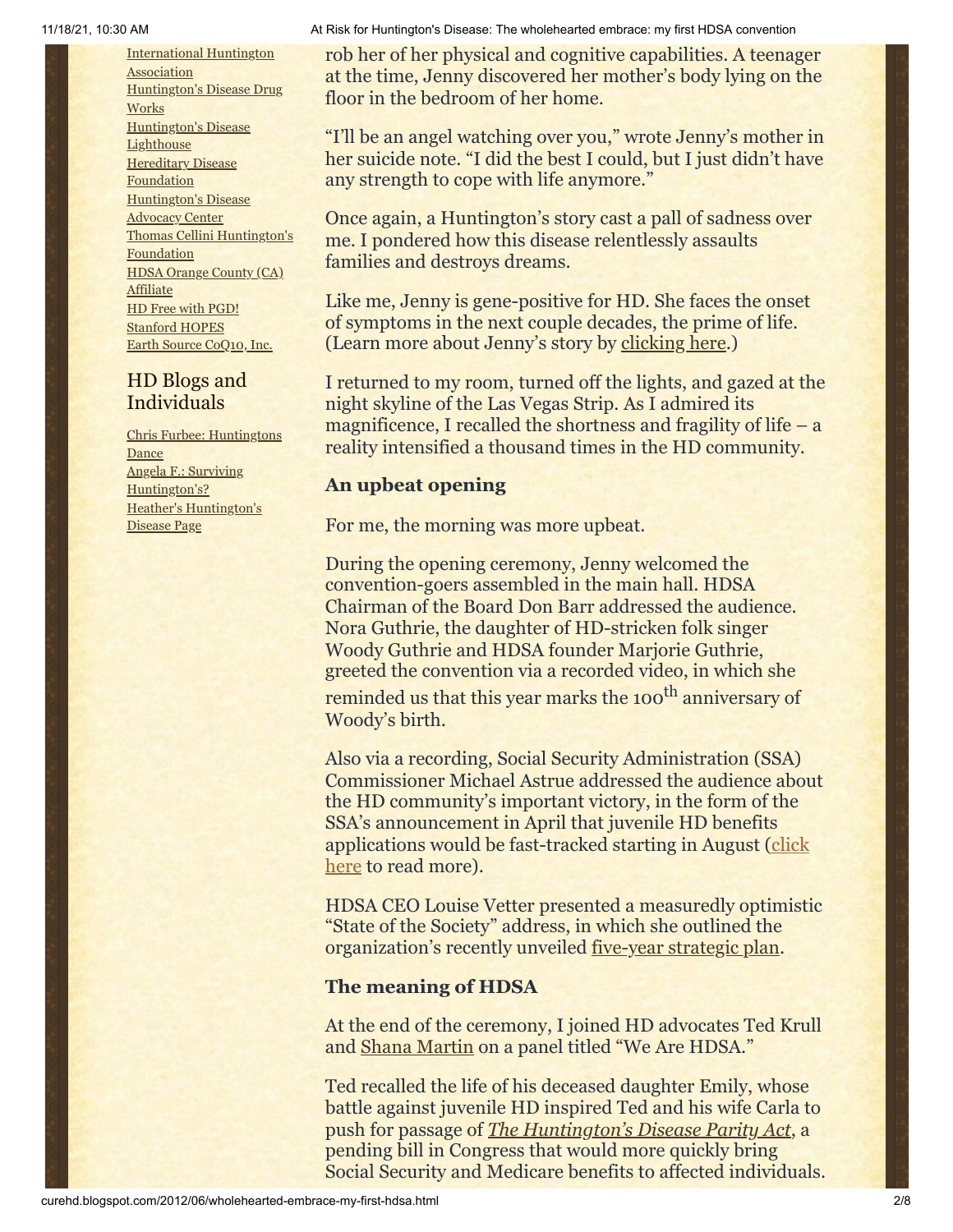

*Emily Krull (family photo)*

Shana, a model, lumberjack athlete, and fitness competitor, told the story of her mother's ongoing struggle against HD, her involvement in HDSA's National Youth Alliance, and the use of her athletic prowess to raise awareness of HD.

To the audience of several hundred people – the largest HD crowd to which I've spoken – I told my story, revealing the true identity of Gene Veritas. My family was the reason for my involvement with HDSA, I said. And while my mother died of HD and I tested positive for the genetic mutation, my daughter, our gene-negative "miracle baby," thrives as she prepares to enter the seventh grade in the fall.

She and I are both "addicted to writing," I said. For a class project, and using my at-risk status as an example, my daughter recently sent letters to 35 U.S. Senators urging them to reverse their opposition to health care reform. Using my writing talent, I said, I've produced the HDSA-San Diego newsletter and more than 130 articles for this blog.

However, not one of my newsletter or blog articles has carried my real name as the author, I pointed out.

Now, more than ever, I'm taking off the mask of Gene Veritas and exiting the terrible and lonely HD closet – a closet in which so many families remain hidden because of fear of genetic discrimination.

Explaining that HDSA has provided me with the necessary support to carry out my struggle against HD, I highlighted the organization's meaning for me by summing up its mission in words beginning with the four letters of its acronym: *Hope* (through its support services), *Determination* (to find treatments), *Solidarity* (togetherness as the key to beating the disease), and *Awareness* (about the need for public advocacy and of the HD community's key role in the larger battle against neurodegenerative disorders that will afflict millions in the coming decades).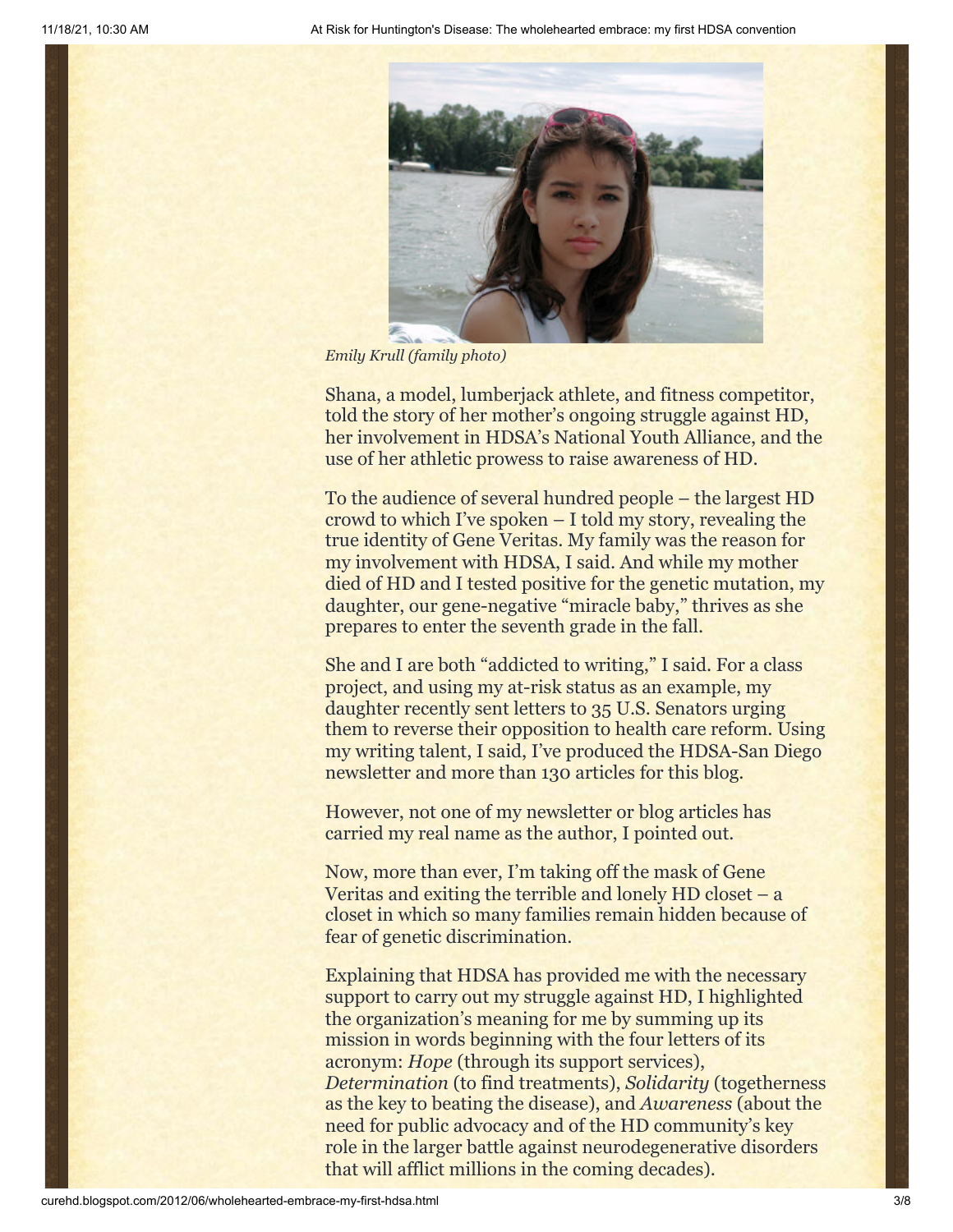You can watch a recording of our three presentations by [clicking here.](http://www.ustream.tv/recorded/23169317)



*Ted Krull (left), Shana Martin, and Gene Veritas*

# **New allies**

After the opening ceremony, I sought to meet online friends in person for the first time, as well as connect with new allies in the movement.

I spoke to one young brave man, a regular reader of this blog, who bears a double hardship: years ago a traffic accident left him paralyzed from the waist down, and later he tested positive for HD. "We are brothers," he told me after an intense conversation about many aspects of HD.

Meeting him helped me put my own situation in perspective: compared to some, my burden is light.

I ran into another online acquaintance with an HD-stricken wife and daughter whose symptoms began much earlier than her mother's.

In the exhibit hall, I signed and photographed the banner filled with messages of thanks to Congressman Bob Filner of San Diego, the original sponsor of the *HD Parity Act*.



*Volunteers hold "thank you" banner to be presented to Representative Bob Filner (photo by Gene Veritas).*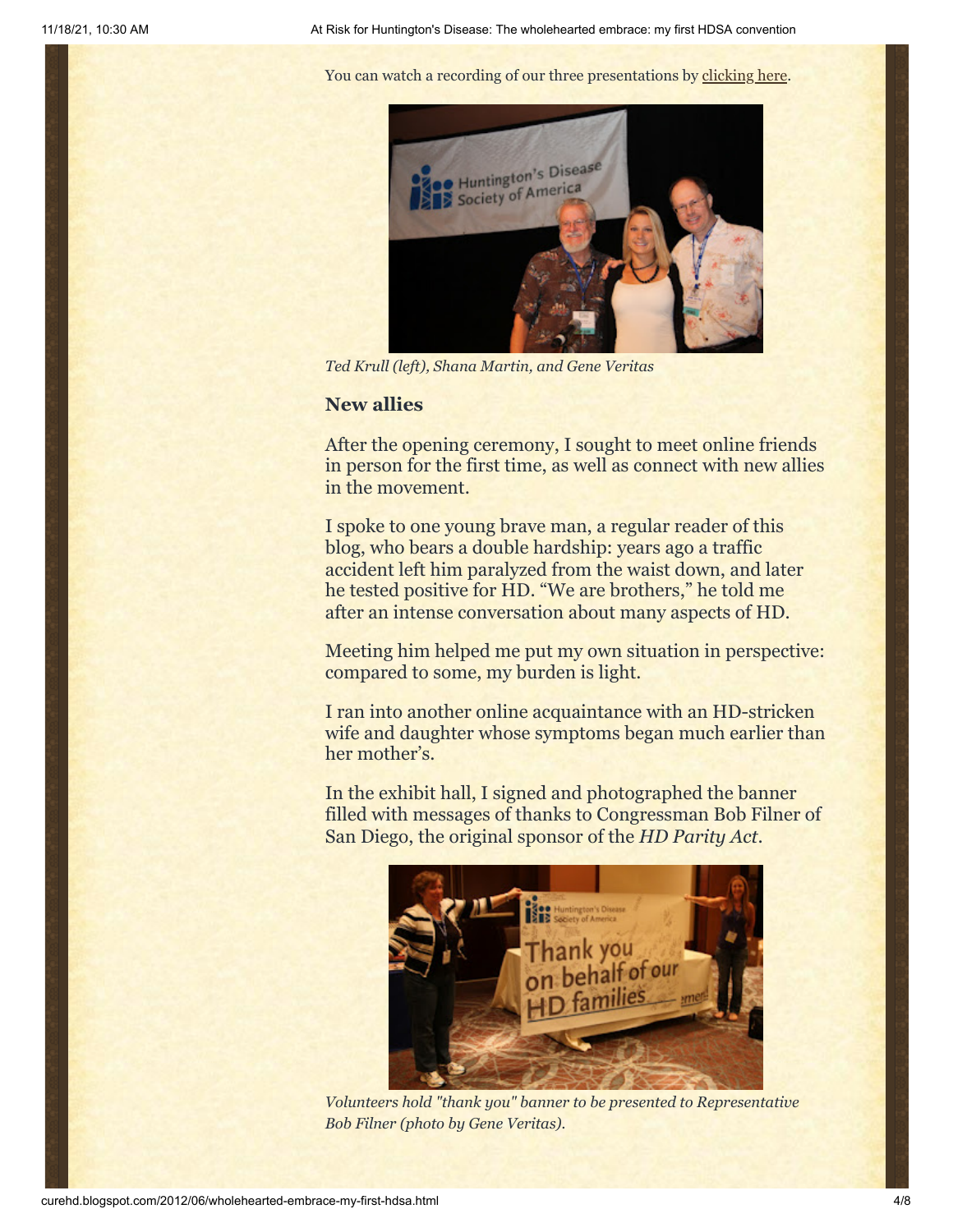11/18/21, 10:30 AM At Risk for Huntington's Disease: The wholehearted embrace: my first HDSA convention

Three-year-old Kayden Bujnowski scrawled her own message on the banner, then posed for me.

When I heard that Kayden's mother Heather Lewis has HD, and that Kayden has a 50-50 chance of inheriting the mutation, I gasped and thought, "No, not another family!"

To contribute further to awareness, Heather and her husband Jason Bujnowski graciously allowed me to take a family photo.



*Above, Kayden Bujnowski blows a kiss from the* HD Parity Act *banner. Below, Kayden with mom Heather Lewis and dad Jason Bujnowski. (Photos by Gene Veritas)*



# **A new HD sister**

After my morning presentation, I had only a few hours before catching the shuttle to the airport. I felt bad explaining that I needed to leave early, but everybody immediately supported my decision when they heard about my daughter's performance.

After spending much of the past month on the road (North Carolina, Ohio, New York City, and New Haven) advocating for HD, I did not want the fight against HD to rob me of this precious moment. At 52, now in the range of years when my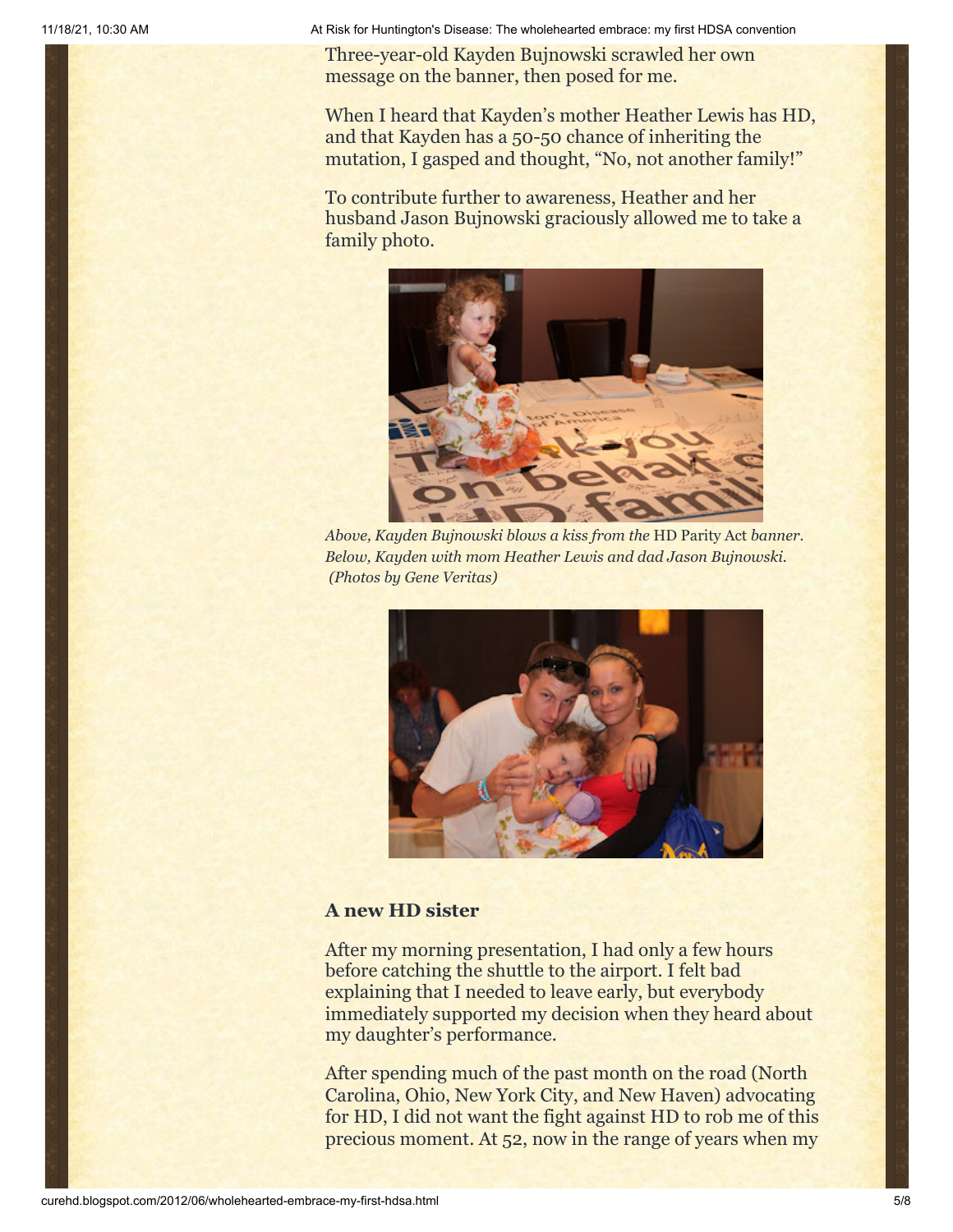11/18/21, 10:30 AM At Risk for Huntington's Disease: The wholehearted embrace: my first HDSA convention

mother's symptoms hit, I *must* strike a healthy balance between advocacy and the rest of my life.

I decided to spend my last half hour at the convention sitting next to a woman with HD. She was about my age. She had pronounced chorea (the dance-like movements caused by HD), and, like so many other HD people, was emaciated.

I struck up a conversation with her and the HD social worker sitting next to her. To my relief, the HD woman could take part in the dialogue – an ability my mother lost almost completely as the disease progressed.

The woman's husband appeared and sat with us.

The three of us talked about HD.

The woman asked for her pills, about a half dozen, which she took one by one with drinks of water from a sipping cup. She dropped one of the pills, but her husband rescued it from the floor.

To my great satisfaction, the woman told me that she read my blog. She thanked me for it.

"Keep writing," she said.

"Keep reading," I responded.

It was time to catch the shuttle.

Summoning up her strength, my new sister rose to hug me.

We embraced for a few moments. Our bodies seemed to fuse into one sensation of fear, but also of love and hope.

I had never embraced an HD person so wholeheartedly – perhaps not even my own mother.

Back in San Diego, I realized that this was a symbol: I also had wholeheartedly embraced my role in the HD cause in a new way.

Posted by Gene [Veritas](https://www.blogger.com/profile/03599828959793084715) at [9:43](http://curehd.blogspot.com/2012/06/wholehearted-embrace-my-first-hdsa.html) AM **AM M B M B B** 

Labels: [daughter](http://curehd.blogspot.com/search/label/daughter), [discrimination](http://curehd.blogspot.com/search/label/HD%20Parity%20Act), [gene-positive](http://curehd.blogspot.com/search/label/gene-positive), [genetic](http://curehd.blogspot.com/search/label/genetic), [Guthrie](http://curehd.blogspot.com/search/label/Guthrie), HD [closet](http://curehd.blogspot.com/search/label/HD%20closet), HD Parity Act , [Huntington's](http://curehd.blogspot.com/search/label/Huntington%27s) , [juvenile](http://curehd.blogspot.com/search/label/juvenile%20HD) HD , [Louise](http://curehd.blogspot.com/search/label/Louise%20Vetter) Vetter , [mother](http://curehd.blogspot.com/search/label/mother) , [mutation](http://curehd.blogspot.com/search/label/mutation) , [onset](http://curehd.blogspot.com/search/label/onset) , [sister](http://curehd.blogspot.com/search/label/sister) , Social [Security](http://curehd.blogspot.com/search/label/Social%20Security) , [suicide](http://curehd.blogspot.com/search/label/suicide) , [symptoms](http://curehd.blogspot.com/search/label/symptoms) , tested [positive](http://curehd.blogspot.com/search/label/tested%20positive)

4 comments:

**Jimmy Pollard said...**

As always, "Gene," well done and inspiring!!! Thanks, Jimmy Pollard

[11:24](http://curehd.blogspot.com/2012/06/wholehearted-embrace-my-first-hdsa.html?showComment=1339439080854#c4195650152549555617) AM, June 11, 2012

**chriswick said...**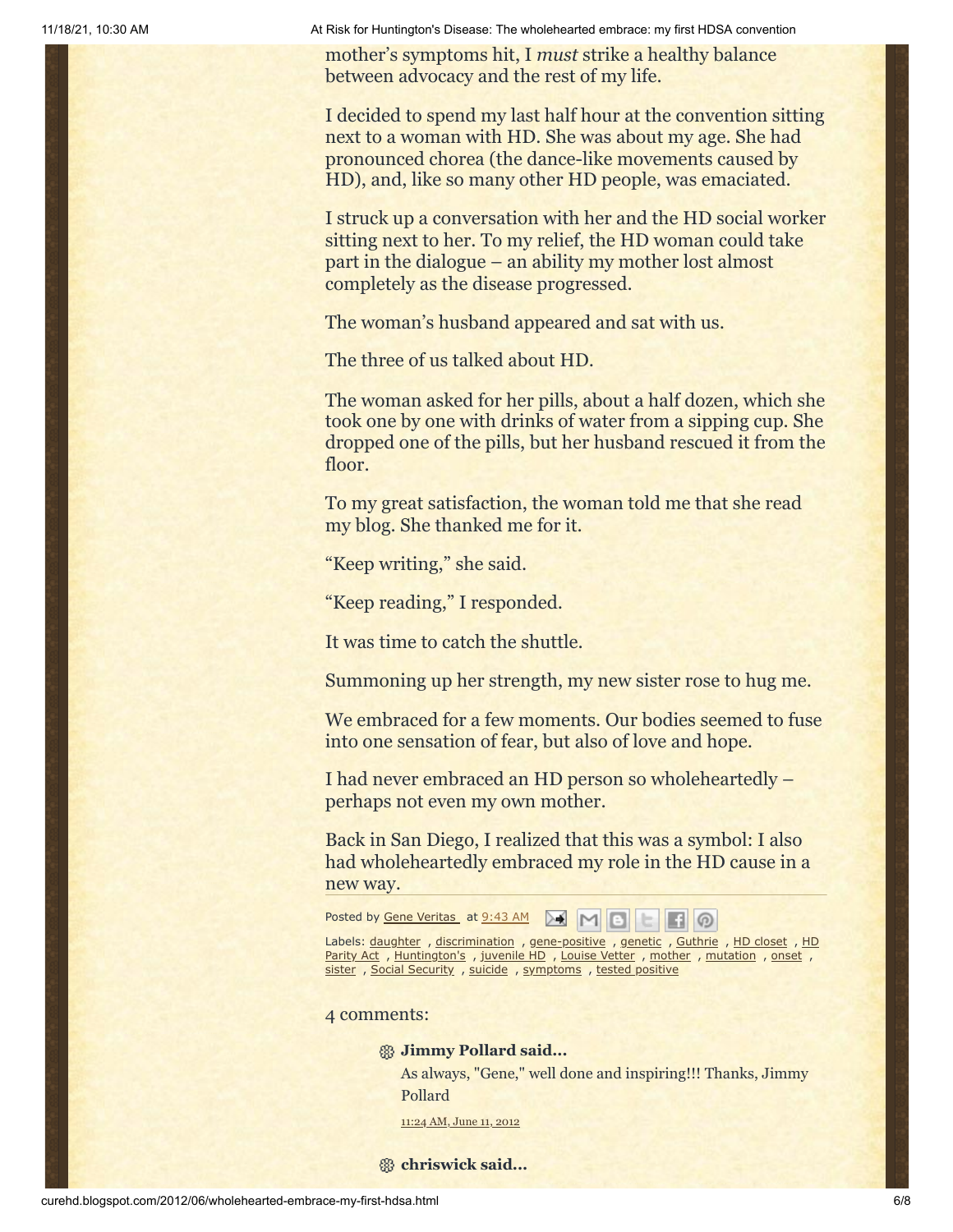11/18/21, 10:30 AM At Risk for Huntington's Disease: The wholehearted embrace: my first HDSA convention

Was good to chat briefly with you as you...you are truly inspiring! Hope your daughter's recital was wonderful!! 5:17 PM, [June](http://curehd.blogspot.com/2012/06/wholehearted-embrace-my-first-hdsa.html?showComment=1339460274221#c1764717750907605485) 11, 2012

#### **Ashby said...**

I'm sorry I missed meeting you at the convention. Maybe next year! Great presentation by the way. Keep up the good fight! [11:47](http://curehd.blogspot.com/2012/06/wholehearted-embrace-my-first-hdsa.html?showComment=1339570026987#c5956165322800625348) PM, June 12, 2012

### **[heartsandhumor](https://www.blogger.com/profile/03273652179964847000) said...**

Gene

I heard you speak at the conference in Veags. Both my wife's children married into families with Huntington's. My stepdaughter is married to a man who has it. His father, brother and sister have it. Two more siblings are at rick and haven't tested yet.

My stepson married a girl who tested negative, but her mother died from HD and her sister has it.

I write inspirational stories. A few samples are below. I'm working on a story about Huntington's now. The conference inspired me to make people aware of the disease.

This morning, I spoke to Jason Gromley of Strategic Health Care in DC and Mackenzie Platten - VP of HDSA Southeast Ohio. They were a wealth of information.

Would you be willing to speak to me? I want to get your story too.

I can be contacted at heartsandhumor@gmail.com.

Here's a couple samples of what I write. Tissues may be required in some parts.

This first one is my life story in a few pages. http://www.ourecho.com/story-7296-The-Tattered-Bookmark.shtml

This next one was written in 1999. Since then it has circled the world. I was the fool in the window. 15 years after the event took place, the story was printed in the local paper of the city the story played out in. The editor called me the next day in amazement. "Michael, you will not believe this. I've had three calls today from people who said, 'I was on that bus.'" http://www.thinthreads.com/samples/happiest.html